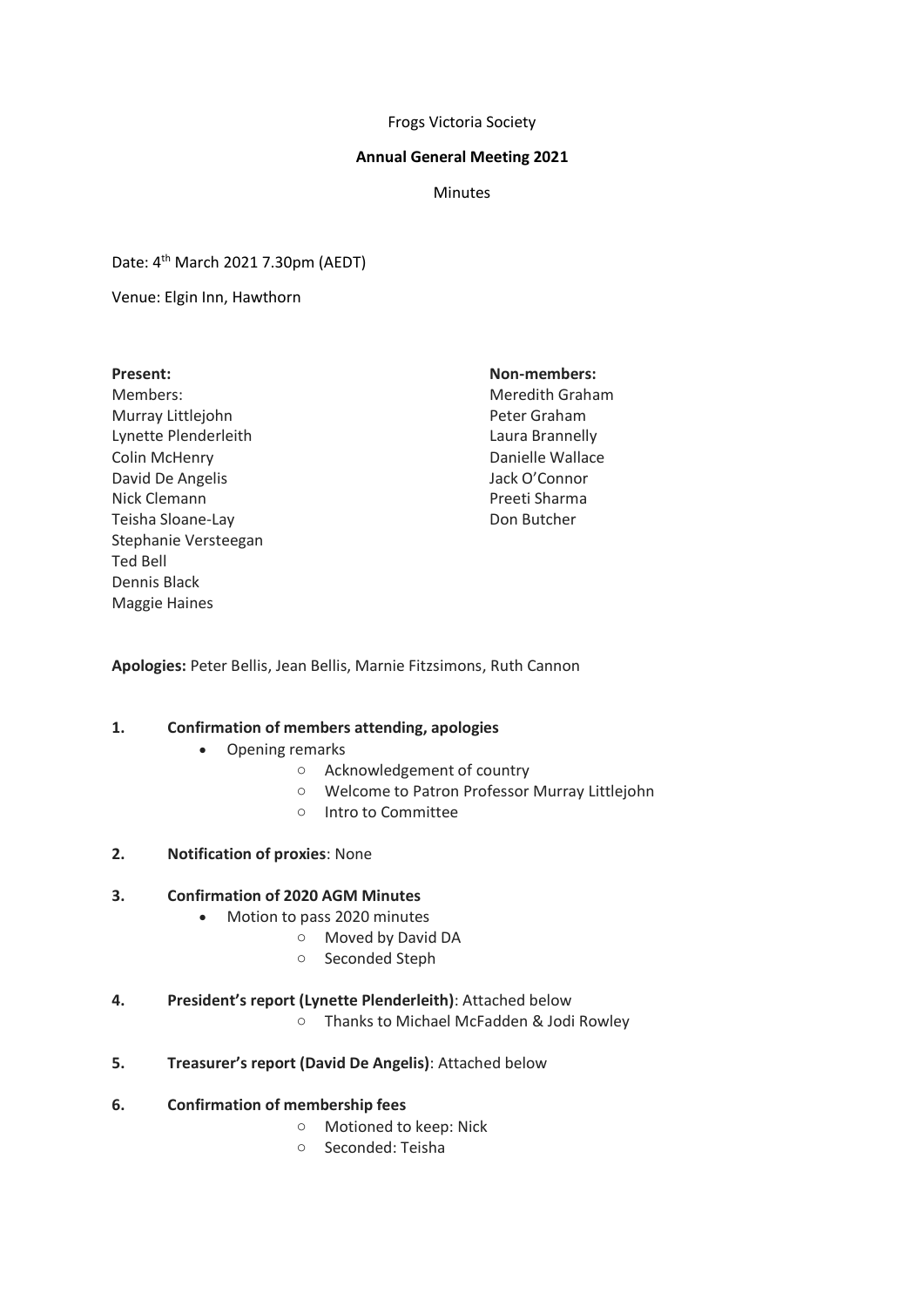# **7. Potential appointment of social media officer**

- Nick answering Fb questions
- Teisha is events coordinator and is asking for help with social media for events
	- Either:
	- 1. Someone to be social media events coordinator assist (can be committee or not)
	- 2. Or: make Social Media Officer position who becomes committee member
	- Nick ok with continuing with Facebook comments/messages. - Thanks to Nick
	- Steph volunteers to join events sub-committee (option 1 above)
	- o Motioned by Lynette
	- o Seconded by Teisha

## **8. Declaration of offices empty, nomination of Committee members**

- President (mandatory)
- Vice President
- Secretary + Treasurer (1 of these is mandatory)
- Ordinary members position x 2 (Not required) (room for one more as Steph moved to events sub-committee)

## **9. Election of Committee members as necessary**

- Motion for Lynette as President
	- o Motioned by Colin
	- o Teisha seconded
	- o Carried with acclaim
- Nick for VP
	- o Motioned by Steph
	- o Seconded by David
- Colin for Secretary
	- o Motioned by Lynette
	- o Seconded Nick
- David for Treasurer
	- o Motioned by Lynette
	- o Seconded by Teisha
- Ordinary members
	- o Matt Clancy & Maggie Haines
	- o Motioned by Lynette
	- o Seconded Teisha
- Events subcommittee
	- o Teisha and Steph
	- o Moved Nick
	- o Seconded Jack O'Connor

### **12. Newsletter**:

- Pobblebonk
- Thanks to Dave to work on it
- Dave and Lynette edited
- Thanks to Contributors
- Point of Order: Murray: Pobblebonk is a trio of frogs (chorus down the stream)
- Welcome contributions, photos, news, events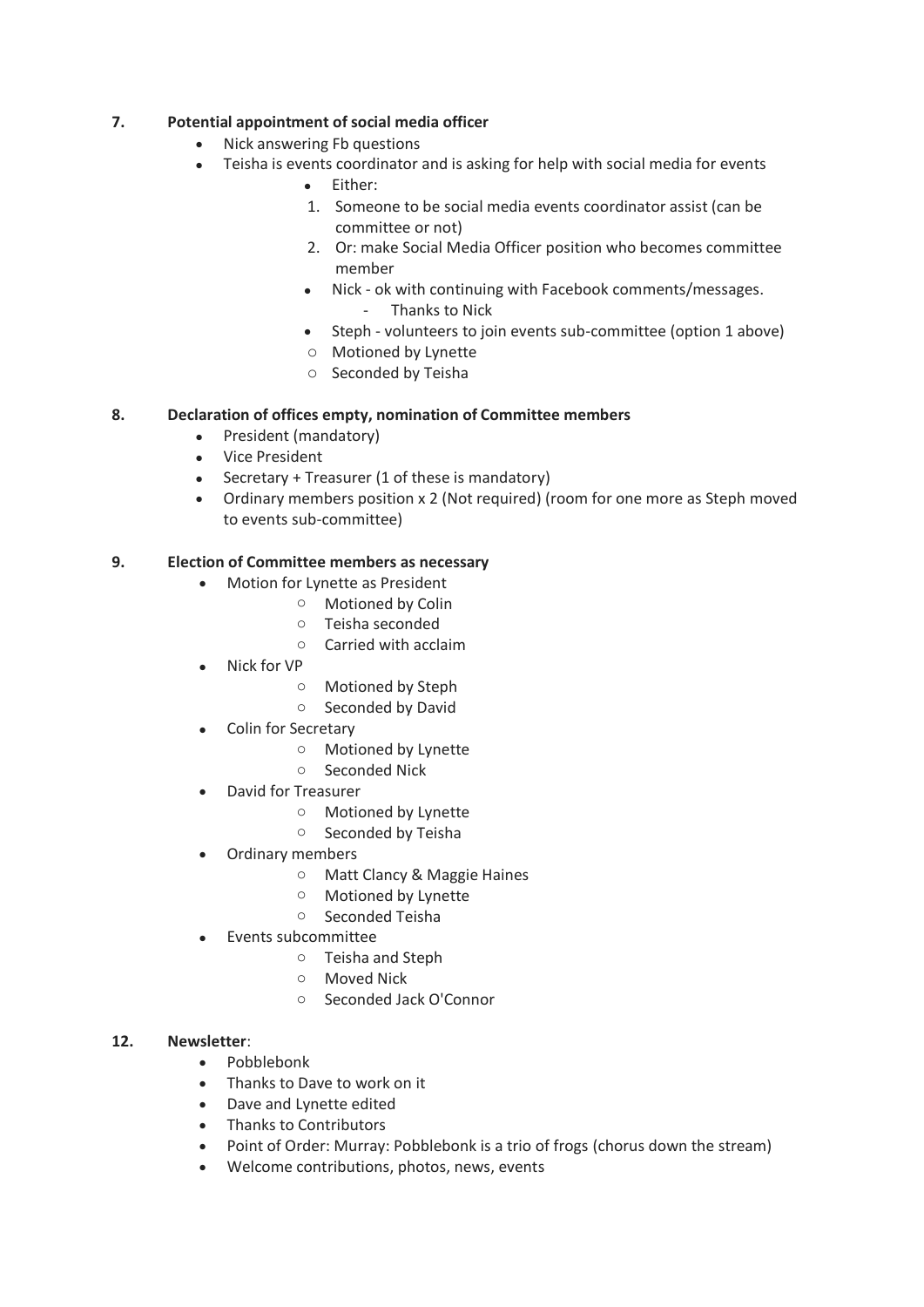- Not too worried about length restrictions
- Plans to grow it
- Previous issue focus on *Litoria watsoni*
	- o DELWP
	- o Mike Mahony
	- o Rena on Victorian rediscovery

# **10. Event locations for 2021**

- Elgin Hotel for rest of year
	- o Book dining table just outside room (meeting, keeping that area quiet)
	- o Nick: Acoustics? (live and for recordings)
		- Lynette: lapel mic
- Other suggestions for location welcome

## **11. 2021 activities**

- Invitation for anyone to make a presentation
- All kinds of talks, at any levels
- First Thursday of each month until Nov
	- o Usually end of year event is Nov
- Nick: have we heard anything from Laura Branelly?
- One speaker per month
- Any other ideas for presentation type
	- o Teisha: Local field trip: Teisha to organise
	- o Preeti Sharma: Frog race: Divide into teams, go find frogs.
		- Frogathon (use Frog ID for calls)

### **13. AOB**

- Jack O'Connor: Frog art?
	- o Lynette: make into a comp winner announced at end of year
	- o David: Other kinds of photos (each field work)
	- o Jack we (Let's Torque) will be running an art competition
		- Involving students in STEM

Meeting closed 8:19 pm Next AGM 3rd March 2022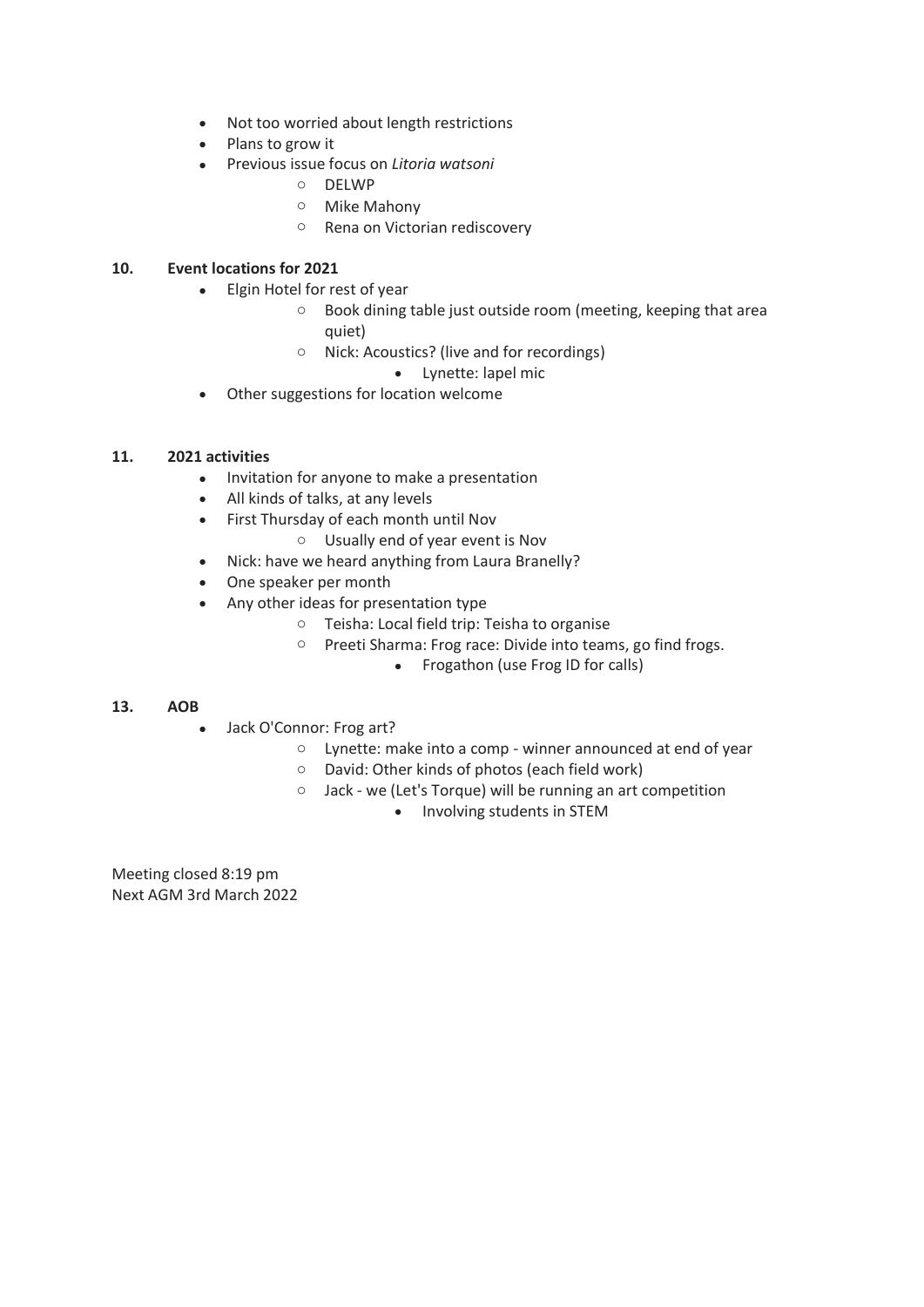### **President's Report**

Frogs Victoria Society

### Annual General Meeting 2021

There's never a good time for a global pandemic, but the first full year of an inaugural elected committee is definitely not helpful.

The good news is though, that less than a year later we are all back together to plan a better year for the 12 months ahead.

As always, I'd like to begin with thanks to you all for your ongoing support. To all that have come to the AGM and to all who couldn't make it. To all who have been here since the beginning and to all our more recently arrived supporters, thankyou for all that you do to assist, attend and appreciate.

Massive thanks also go to our speakers from the last year. Dr Jodi Rowley and Michael McFadden. Two talks of amazing quality that were expertly delivered as well as composed and they didn't even get fed as our speakers usually do! Without speakers we couldn't have Frogs Vic events and the generosity shown by our continued enthusiastic speakers, we could not operate. Thankyou Jodi and Michael.

Thanks also to last year's committee, who joined with all the appropriate enthusiasm, ideas and energy of a new committee. Only to be scuppered by a major public health crisis! But they hung in and patiently navigated together a path through lockdowns and online meetings. The team is a wonderful group of people for whom I hold great affection and admiration and I am pleased that they will be continuing to work with Frogs Vic, even if in a slightly different capacity in the future. They are irreplaceable.

I would also like to officially thank the outgoing IT support, Matt Buttress, who even today was helping me put together the list of members, even though he was supposed to have finished over a year ago!

Finally, I would like to thank our paid members, without whom we would not be able to have completed our legal paperwork and fed our speakers! We had 15 members in the 2019-2020 financial year and currently have more than that.

I am proud to present to you the 2021 AGM President's Report. That we would make it this far was never a given, coronaviruses notwithstanding.

I am looking forward to a year where we can get back to meeting in person and retain the agility to go online if necessary, but we all know that we hope that won't be the case. We will though, continue to endeavour to improve the experience for our regional members and welcome input and feedback from them on how we can better provide for them.

I look forward to what 2021 and beyond will bring. I am looking forward to growing the committee, expanding our activities and continuing to give frog enthusiasts, conservationists and experts a community and an excuse to go to the pub once a month. I thankyou all from the bottom of my heart for helping to make it happen.

Lynette Plenderleith

4 th March 2021